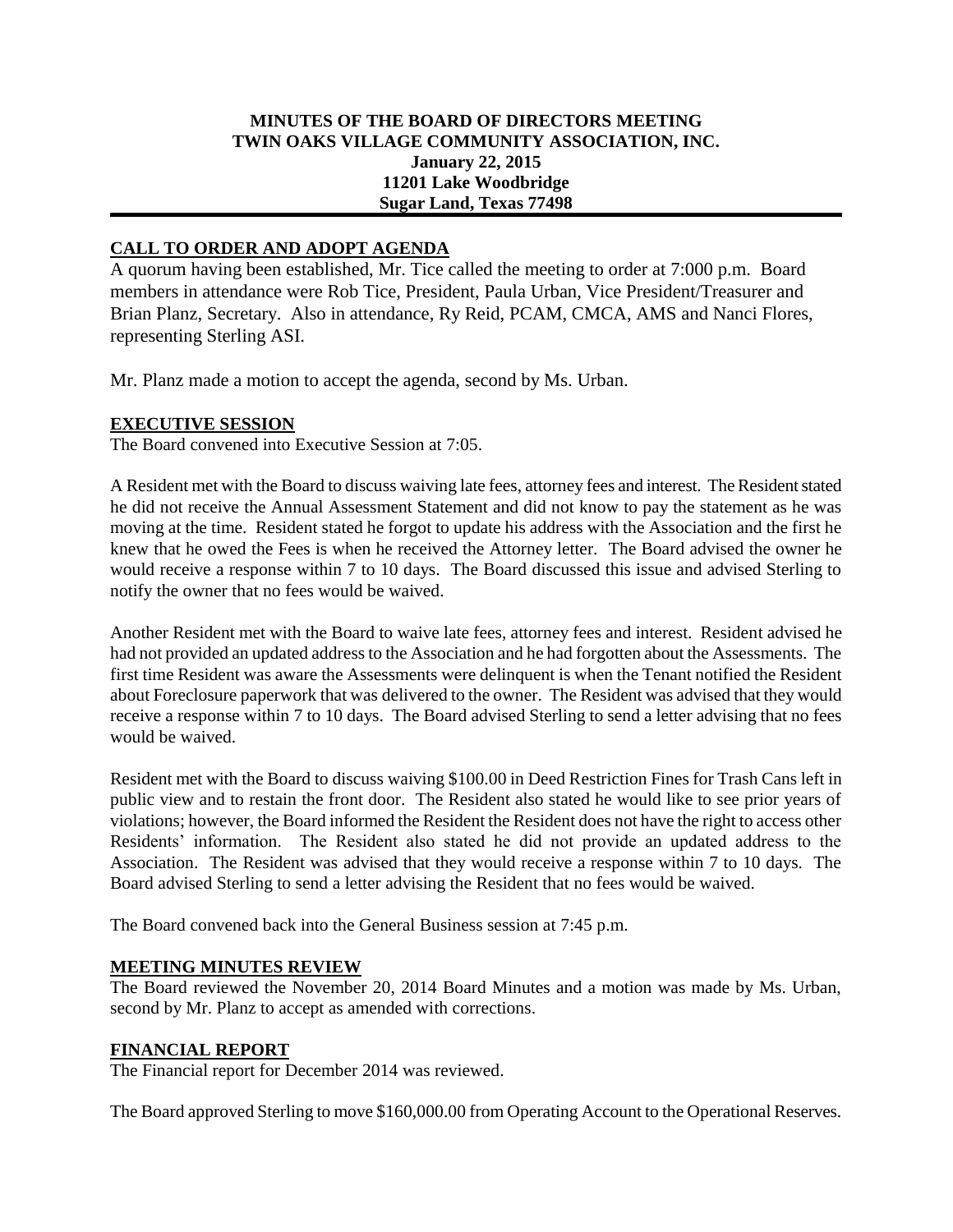### **OLD BUSINESS**

*Branford Swings:* Mr. Tice stated that the swings in Branford Park and behind the pool had not yet been painted. Mr. Reid stated he would need to research to see if the Proposal was submitted and the invoice paid.

*Pavilion Repair:* Mr. Tice also stated that the concrete pad for the column on the pavilion had not yet been repaired as well.

*Pool Gate System:* Mr. Reid advised he would have all proposals ready for the February Meeting.

*Rock Climber (Clarendon Bend):* Mr. Reid advised the vendor had ordered the wrong climber but should have the correct rock climber delivered by end of February 2015.

*Landscape Contract:* The Board reviewed the final contract with Monarch Landscaping. Mr. Plantz made a motion to accept the contract and Ms. Urban second and the Board approved.

#### **NEW BUSINESS**

*Association Calendar:* The Board established the 2015 Calendar and requested Sterling place the calendar on the Twin Oaks Website.

The Board reviewed three proposals for the 2014 Audit. Joe Stoller, CPA, Audit \$4,320, tax prep \$380.00; O'Neal and Holmes CPA Audit \$4,550 plus tax prep at \$365; Brendan Doran CPA, \$4,000- \$5000 for Audit and \$400.00 - \$500.00 for tax prep. The Board selected Joe Stoller to provide the 2014 Audit and Tax Preparation. Mr. Plantz made a motion to accept Joe Stoller to prepare the 2014 Audit and Tax Preparation, Ms. Urban second and the Board approved.

The Board requested bids to have a new electrical outlet high on the wall to accommodate the Gate System Equipment.

The Board requested that bids be obtained to renovate the main esplanade fountain and the two side fountains.

The Board requested that the Highland Oaks esplanade fountain be drained.

The Board requested that Sterling contact the MUD to have them install low lighting along the walking trail next to the benches.

The Board moved into Executive Session at 9:05.

#### **EXECUTIVE SESSION**

The Board reviewed the Attorney Status Report for the Month of January 2015.

The Board requested Sterling send a letter to a resident requesting they not park in front of owner's property and blocking the trash can with their vehicle.

The Board adjourned from Executive Session back to the General Meeting at 9:36 pm.